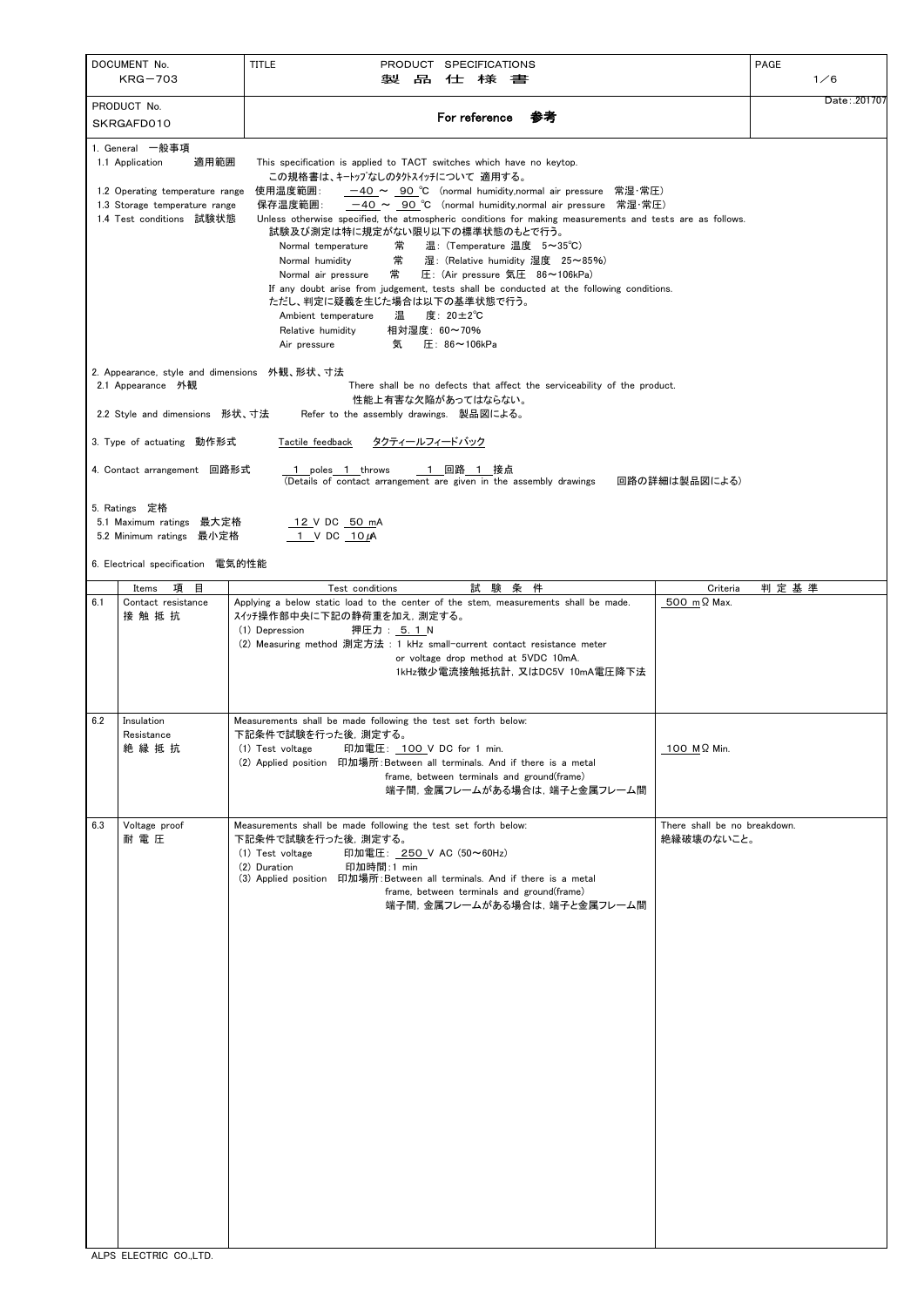| DOCUMENT No.<br>$KRG-703$ |                                                             | <b>TITLE</b><br><b>PRODUCT</b><br><b>SPECIFICATIONS</b><br>品<br>製<br>仕様書                                                                                                                                                                                                                                                                    |                                                                                          | PAGE<br>2/6                                                                 |  |
|---------------------------|-------------------------------------------------------------|---------------------------------------------------------------------------------------------------------------------------------------------------------------------------------------------------------------------------------------------------------------------------------------------------------------------------------------------|------------------------------------------------------------------------------------------|-----------------------------------------------------------------------------|--|
| PRODUCT No.<br>SKRGAFD010 |                                                             | 参考<br>For reference                                                                                                                                                                                                                                                                                                                         |                                                                                          | Date: .201707                                                               |  |
| 6.4                       | 項<br>目<br>Items<br><b>Bounce</b><br>バウンス                    | 条件<br>Test conditions<br>試 験<br>Lightly striking the center of the stem at a rate encountered in normal use<br>(3 to 4 operations per s), bounce shall be tested at "ON" and "OFF".<br>スイッチ操作部の中央部を通常の使用状態(3~4回/秒)で軽く打鍵し, ON時及び<br>OFF時のバウンスを測定する。<br>Switch<br>Oscilloscope<br>5V<br>$5k\Omega$<br>オシロスコープ<br>"ON"<br>$"$ OFF"             | Criteria<br>ON bounce: 5 ms Max.<br>OFF bounce: 5 ms Max.                                | 判定基準                                                                        |  |
|                           | 7. Mechanical specification                                 | 機械的性能                                                                                                                                                                                                                                                                                                                                       |                                                                                          |                                                                             |  |
| 7.1                       | 項<br>目<br>Items<br>Operating force                          | 試験条件<br>Test conditions<br>Placing the switch such that the direction of switch operation is vertical and                                                                                                                                                                                                                                   | Criteria<br>2.55 $\pm$ 0.69 N                                                            | 判定基準                                                                        |  |
|                           | 作動力                                                         | then gradually increasing the load applied to the center of the stem, the<br>maximum load required for the switch to come to a stop shall be measured.<br>スイッチの操作方向が垂直になる様にスイッチを設置し,操作部中央部に徐々に荷重を<br>加え,操作部が停止するまでの最大荷重を測定する。                                                                                                               |                                                                                          |                                                                             |  |
| 7.2                       | Travel<br>移<br>動<br>量                                       | Placing the switch such that the direction of switch operation is vertical and<br>then applying a below static load to the center of the stem, the travel distance<br>for the switch to come to a stop shall be measured.<br>スイッチの操作方向が垂直になる様にスイッチを設置し、操作部中央部に以下の静荷重<br>を加え,操作部が停止するまでの距離を測定する。<br>(1) Depression<br>押圧力: 5.1 N             | $0.25 + 0.2$ / $- 0.1$ mm                                                                |                                                                             |  |
| 7.3                       | Return force<br>復帰力                                         | The sample switch is installed such that the direction of switch operation is<br>vertical and, upon depression of the stem in its center the travel distance, the<br>force of the stem to return tot its free position shall be measured.<br>スイッチの操作方向が垂直になる様にスイッチを設置し,操作部中央部を移動量押圧後,<br>操作部が復帰する力を測定する。                                    | 0.49 N Min.                                                                              |                                                                             |  |
| 7.4                       | Stop strength<br>ストッパー強度                                    | Placing the switch such that the direction of switch operation is vertical and<br>then a below static load shall be applied in the direction of stem operation.<br>スイッチの操作方向が垂直になる様にスイッチを設置し,スイッチの操作方向へ以下の<br>静荷重を加える。<br>(1) Depression<br>押圧力∶ <u>29.4_</u> N<br>$(2)$ Time<br>時 間: 60_s                                                  | There shall be no sign of damage<br>mechanically and electrically.<br>機械的,電気的に異常のないこと。   |                                                                             |  |
| 7.5                       | Stem strength<br>ステム抜去強度                                    | Placing the switch such that the direction of switch operation is vertical and<br>then the maximum force to withstand a pull applied opposite to the direction of<br>stem operation shall be measured.<br>スイッチの操作方向が垂直になる様にスイッチを設置し,操作部の操作方向とは反対方向<br>に操作部を引っ張って抜けない力である。                                                                   | 29.4 N                                                                                   |                                                                             |  |
|                           | 8. Environmental specification 耐候性能                         |                                                                                                                                                                                                                                                                                                                                             |                                                                                          |                                                                             |  |
| 8.1                       | 項<br>目<br>Items<br>Resistance to low<br>temperatures<br>耐寒性 | 試験条件<br>Test conditions<br>Following the test set forth below the sample shall be left in normal<br>temperature and humidity conditions for 1 h before measurements are made:<br>次の試験後, 常温, 常湿中に1時間放置後測定する。<br>(1) Temperature 温<br>度: <u>一40 ± 2 </u> ℃<br>間: 96 h<br>$(2)$ Time<br>時<br>(3) Waterdrops shall be removed. 水滴は取り除く。         | Criteria<br>Item 6.<br>Item $7.1$<br>Item $7.2$                                          | 判定基準                                                                        |  |
| 8.2                       | Heat resistance<br>耐<br>熱<br>性                              | Following the test set forth below the sample shall be left in normal<br>Item 6.<br>temperature and humidity conditions for 1 h before measurements are made:<br>Item $7.1$<br>次の試験後, 常温, 常湿中に1時間放置後測定する。<br>Item 7.2<br>(1) Temperature 温<br>度: <u>90 ± 2</u> ℃<br>$(2)$ Time<br>時<br>間: <u>96 h</u>                                       |                                                                                          |                                                                             |  |
| 8.3                       | Moisture<br>resistance<br>耐湿性                               | Following the test set forth below the sample shall be left in normal<br>temperature and humidity conditions for 1 h before measurements are made:<br>次の試験後, 常温, 常湿中に1時間放置後測定する。<br>温<br>度: 60 ± 2 ℃<br>(1) Temperature<br>間: 96 h<br>時<br>$(2)$ Time<br>(3) Relative humidity 相対湿度: 90 ~ 95 %<br>(4) Waterdrops shall be removed. 水滴は取り除く。 | 500 mΩ Max.<br>$10 \,$ M $\Omega$ Min.<br>Item 6.3<br>Item 6.4<br>Item $7.1$<br>Item 7.2 | Contact resistance 接触抵抗(Item 6.1):<br>Insulation resistance 絶縁抵抗(Item 6.2): |  |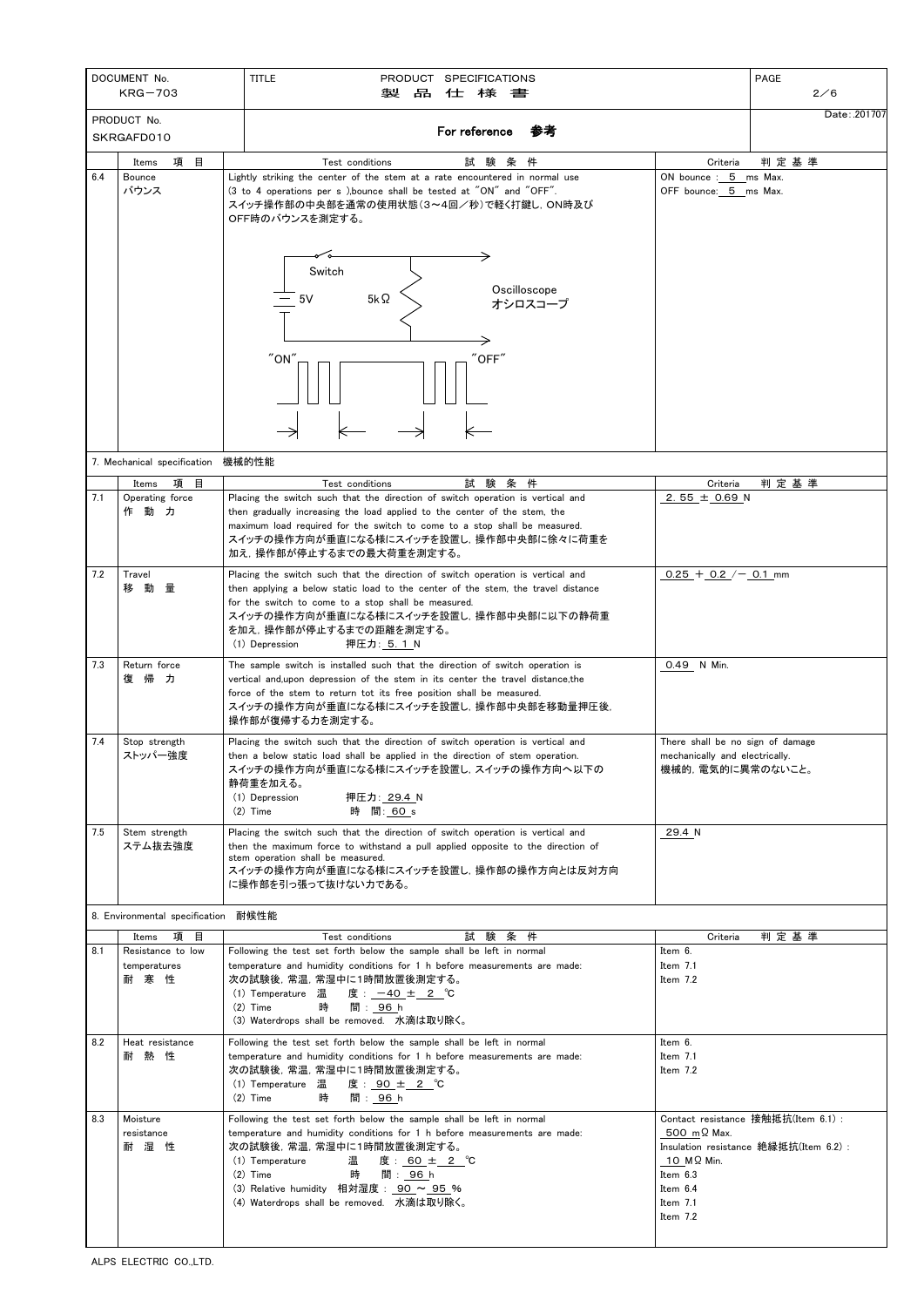| DOCUMENT No.<br>$KRG-703$ |                                                       | <b>TITLE</b><br><b>SPECIFICATIONS</b><br><b>PRODUCT</b><br>品<br>仕様書<br>製                                                                                                                                                                                                                                                                                                                                                                                                                                                                                                          |                                                                                                                                                                                                          | PAGE<br>3/6                                                                                                              |
|---------------------------|-------------------------------------------------------|-----------------------------------------------------------------------------------------------------------------------------------------------------------------------------------------------------------------------------------------------------------------------------------------------------------------------------------------------------------------------------------------------------------------------------------------------------------------------------------------------------------------------------------------------------------------------------------|----------------------------------------------------------------------------------------------------------------------------------------------------------------------------------------------------------|--------------------------------------------------------------------------------------------------------------------------|
| PRODUCT No.<br>SKRGAFD010 |                                                       | For reference<br>参考                                                                                                                                                                                                                                                                                                                                                                                                                                                                                                                                                               |                                                                                                                                                                                                          | Date: .201707                                                                                                            |
| 8.4                       | 目<br>項<br>Items<br>Change of<br>Temperature<br>温度サイクル | 条<br>件<br>験<br>Test conditions<br>試<br>After below cycles of following conditions, the switch shall be allowed<br>to stand under normal room temperature and humidity conditions for 1 h, and<br>measurement shall be made. Water drops shall be removed.<br>下記条件で以下回数のサイクル試験後、常温常湿中に1時間放置し測定する。<br>ただし、水滴は取り除く。<br>$A = +90^{\circ}C$<br>A<br>$B = -40^{\circ}C$<br>$C = 2 h$<br>$D = 1$ h<br>$E = 2$ h<br>$F = 1 h$<br>B<br>(1) Number of cycles<br>サイクル数 : 5.cycles<br>F<br>C<br>D<br>Е<br>1 cycle                                                                             | Criteria<br>Item 6.<br>Item $7.1$<br>Item 7.2                                                                                                                                                            | 判定基準                                                                                                                     |
|                           | 9. Endurance specification                            | 耐久性能                                                                                                                                                                                                                                                                                                                                                                                                                                                                                                                                                                              |                                                                                                                                                                                                          |                                                                                                                          |
| 9.1                       | 項<br>目<br>Items<br>Operating life<br>作<br>寿<br>命<br>動 | 試<br>件<br>験 条<br>Test conditions<br>Measurements shall be made following the test set forth below:<br>下記条件で試験を行った後、測定する。<br>(1) 5 VDC 5 mA resistive load 抵抗負荷<br>動作速度: 2 to 3 operations per s 回/秒<br>(2) Rate of operation<br>(3) Depression<br>(4) Cycles of operation 動作回数: 200,000 cycles 回                                                                                                                                                                                                                                                                                  | Criteria<br>$1000 \text{ m}\Omega$ Max.<br>10 MΩ Min.<br>Bounce バウンス(Item 6.4):<br>ON bounce : 10 ms Max.<br>OFF bounce: 10 ms Max.<br>Operating force 作動力(Item 7.1):<br>初期値に対して<br>Item 6.3<br>Item 7.2 | 判定基準<br>Contact resistance 接触抵抗(Item 6.1):<br>Insulation resistance 絶縁抵抗(Item 6.2):<br>$-30 \sim +30$ % of initial force |
| 9.2                       | Vibration<br>resistance<br>耐振性                        | Measurements shall be made following the test set forth below:<br>下記条件で試験を行った後、測定する。<br>(1) Vibration frequency range 振動数範囲: 10 ~ 55 Hz<br>(2)Total amplitude<br>全振幅: <u>1.5</u> mm<br>(3) Sweep ratio<br>掃引の割合: <u>10-55-10</u> Hz Approx. 1 min 約1分<br>(4) Method of changing the sweep vibration frequency: Logarithmic or uniform<br>掃引振動数の変化方法<br>対数又は一様掃引<br>(5) Direction of vibration: Three mutually perpendicular directions, including<br>振動の方向<br>the direction of the travel<br>スイッチ操作方向を中心とした垂直3方向<br>(6) Duration<br>振動時間: 2 h each (6 h in total) 各 2 時間 (計 6 時間) | Item 6.1<br>Item $7.1$<br>Item 7.2                                                                                                                                                                       |                                                                                                                          |
| 9.3                       | Shock<br>耐衝撃性                                         | Measurements shall be made following the test set forth below:<br>下記条件で試験を行った後、測定する。<br>V<br>加速度:_784_m/s <sup>2</sup><br>(1)Acceleration<br>作用時間: <u>11_</u> msec<br>(2)Acting time<br>試験方向: 6 directions<br>(3) Test direction<br>6 面<br>(4) Number of shocks 試験回数: 3 times per direction<br>(18 times in total)<br>各方向各 3回 (計 18回)                                                                                                                                                                                                                                             | Item 6.1<br>Item 7.1<br>Item 7.2                                                                                                                                                                         |                                                                                                                          |
|                           |                                                       |                                                                                                                                                                                                                                                                                                                                                                                                                                                                                                                                                                                   |                                                                                                                                                                                                          |                                                                                                                          |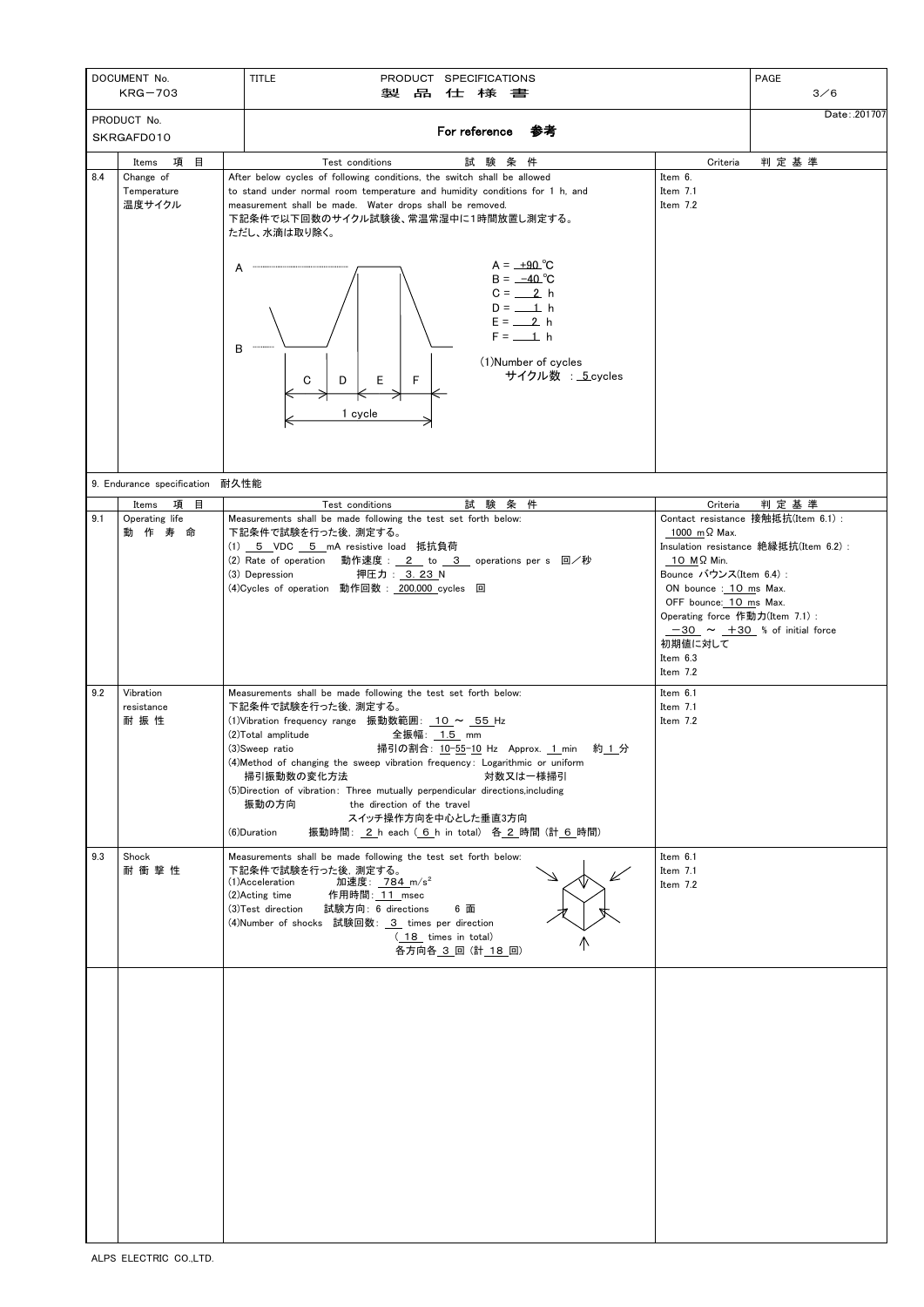| DOCUMENT No.<br>$KRG-703$ |                                          | <b>TITLE</b><br>PRODUCT SPECIFICATIONS<br>製<br>品                                                                                               | 仕様書                                                                                                                                                                                                                                                                                                                                                                                       | <b>PAGE</b><br>4/6 |  |  |  |
|---------------------------|------------------------------------------|------------------------------------------------------------------------------------------------------------------------------------------------|-------------------------------------------------------------------------------------------------------------------------------------------------------------------------------------------------------------------------------------------------------------------------------------------------------------------------------------------------------------------------------------------|--------------------|--|--|--|
| PRODUCT No.               |                                          |                                                                                                                                                |                                                                                                                                                                                                                                                                                                                                                                                           | Date: .201707      |  |  |  |
| SKRGAFD010                |                                          |                                                                                                                                                | For reference<br>参考                                                                                                                                                                                                                                                                                                                                                                       |                    |  |  |  |
|                           | 10. Soldering conditions 半田付条件           |                                                                                                                                                |                                                                                                                                                                                                                                                                                                                                                                                           |                    |  |  |  |
|                           | 項目<br>Items                              | Recommended conditions                                                                                                                         | 推 奨 条 件                                                                                                                                                                                                                                                                                                                                                                                   |                    |  |  |  |
| 10.1                      | Hand soldering<br>手半<br>田                | 以下の条件にて実施して下さい。<br>(1)Soldering temperature<br>端子に異常加圧のないこと<br>(5)Safeguard the switch assembly against flux penetration from its top side.    | Please practice according to below conditions.<br>半田温度: 360 ℃ Max.<br>(2)Continuous soldering time 連続半田時間: 3 s Max.<br>(3) Capacity of soldering iron 半田コテ容量: 60 W Max.<br>(4) Excessive pressure shall not be applied to the terminal.                                                                                                                                                   |                    |  |  |  |
|                           |                                          | スイッチの上面からフラックスが浸入しない様にして下さい。                                                                                                                   |                                                                                                                                                                                                                                                                                                                                                                                           |                    |  |  |  |
| 10.2                      | Automatic flow<br>soldering<br>オートディップ半田 | In case an automatic flow soldering apparatus is used for soldering, adhere to the following conditions:<br>噴流式自動半田装置で、半田付けされる場合は、次の条件に従って下さい。 |                                                                                                                                                                                                                                                                                                                                                                                           |                    |  |  |  |
|                           |                                          | 項目<br>Items                                                                                                                                    | Soldering conditions 半田付け条件                                                                                                                                                                                                                                                                                                                                                               |                    |  |  |  |
|                           |                                          | (1)Preheat temperature プリヒート温度                                                                                                                 | 100 °C Max.<br>(Ambient temperature of printed circuit board on soldering side)<br>(プリント基板の半田付け面の周囲の温度)                                                                                                                                                                                                                                                                                   |                    |  |  |  |
|                           |                                          | (2)Preheat time プリヒート時間                                                                                                                        | 60 s Max.                                                                                                                                                                                                                                                                                                                                                                                 |                    |  |  |  |
|                           |                                          | (3)Flux foaming フラックス発泡量                                                                                                                       | To such an extend that flux will be kept flush with the printed circuit<br>Board's top surface on which components are mounted. Preparatory flux must<br>not be applied to that side of printed circuit board on which components are<br>mounted and to the area where terminals are located.<br>プリント基板の部品実装面上にフラックスが周囲から上がらない程度にする。なお,<br>プリント基板の部品実装面上及びスイッチ端子部に予備フラックスが塗布されていな<br>いこと。 |                    |  |  |  |
|                           |                                          | (4)Soldering temperature 半田温度                                                                                                                  | 260 °C Max.                                                                                                                                                                                                                                                                                                                                                                               |                    |  |  |  |
|                           |                                          | (5)Duration of solder immersion 半田浸漬時間                                                                                                         | 5 s Max.                                                                                                                                                                                                                                                                                                                                                                                  |                    |  |  |  |
|                           |                                          | (6) Allowable frequency of soldering process<br>半田回数                                                                                           | 2 times Max.<br>Twice soldering would be dipped after the temperature goes down to a normal<br>Temperature.<br>2回目を行う場合は、スイッチが常温に戻ってから行うこと。                                                                                                                                                                                                                                               |                    |  |  |  |
|                           |                                          | (7) Recommended printed circuit board<br>推奨プリント基板                                                                                              | Printed circuit board shall be paper phenol with single-sided pattern. Please do not<br>design a through-hole at and/or near the switch mounting area. Thickness of printed<br>circuit board is specified in the product drawing.<br>プリント基板は紙フェノール片面パターンを推奨します。スイッチ周辺にスルーホールを設<br>けないでください。基板板厚は製品図に記載しています。                                                                              |                    |  |  |  |
|                           |                                          | (8) Recommended flux<br>推奨フラックス                                                                                                                | Soldering flux shall be "EC-19S-8" (TAMURA KAKEN) or equivalent. (Specific gravity<br>of soldering flux shall be more than 0.81 at 20°C.)<br>フラックスについては, タムラ化研 "EC-19S-8"相当品を使用してください。<br>(20℃換算でフラックス比重0.81以上)                                                                                                                                                                           |                    |  |  |  |
|                           |                                          | (9)Other precaution その他注意事項                                                                                                                    | Safeguard the switch assembly against flux penetration from its top side.<br>スイッチの上面からフラックスが浸入しない様にして下さい。                                                                                                                                                                                                                                                                                 |                    |  |  |  |
|                           |                                          |                                                                                                                                                |                                                                                                                                                                                                                                                                                                                                                                                           |                    |  |  |  |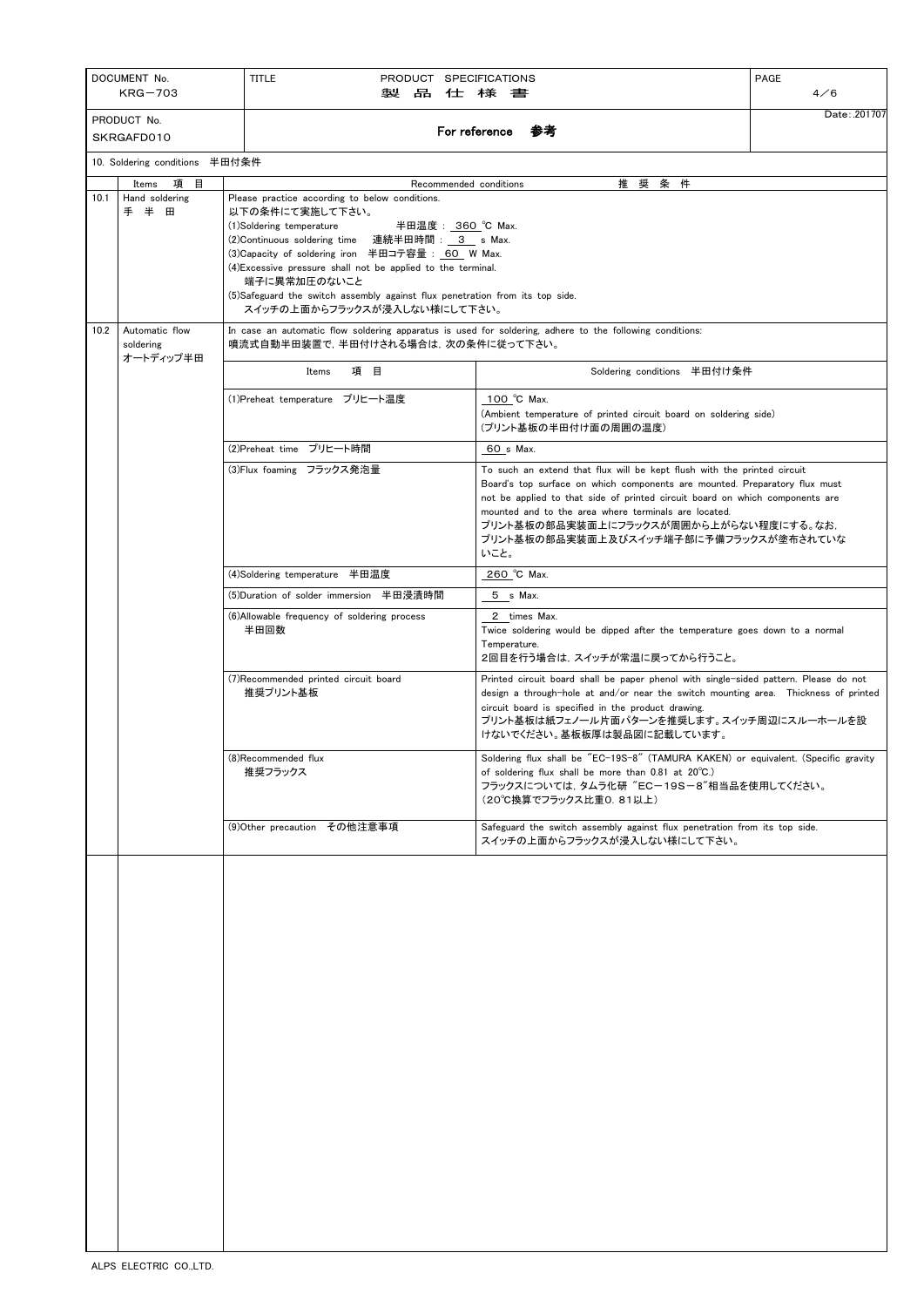| DOCUMENT No.                                          | <b>TITLE</b>                                                                                                                                                                                                                   |  | PRODUCT SPECIFICATIONS |    | PAGE          |
|-------------------------------------------------------|--------------------------------------------------------------------------------------------------------------------------------------------------------------------------------------------------------------------------------|--|------------------------|----|---------------|
| $KRG-703$                                             | 製品                                                                                                                                                                                                                             |  | 仕様書                    |    | 5/6           |
| PRODUCT No.                                           |                                                                                                                                                                                                                                |  | For reference          | 参考 | Date: .201707 |
| SKRGAFD010                                            |                                                                                                                                                                                                                                |  |                        |    |               |
| 【Precaution in use】ご使用上の注意<br>A. General 一般項目         |                                                                                                                                                                                                                                |  |                        |    |               |
|                                                       | A1. This product has been designed and manufacturfd for general electronic devices, such as audio devices, visual devices, home electronics, informa-                                                                          |  |                        |    |               |
|                                                       | tion devices and communication devices. In case this product is used for more sophisticated equipment requiring higher safety and reliability, such                                                                            |  |                        |    |               |
| the details.                                          | as life support system, space & aviation devices, disaster prevention & security system, please make verification of comformity or check on us for                                                                             |  |                        |    |               |
|                                                       | 本製品はオーディオ機器,映像機器,家電機器,情報機器,通信機器などの一般電子機器用に設計・製造したものです。生命維持装置,宇宙・航空機器,防災・防犯機器                                                                                                                                                   |  |                        |    |               |
|                                                       | などの高度な安全性や信頼性が求められる用途に使用される場合は,貴社にて適合性の確認を頂くか,当社へご確認ください。                                                                                                                                                                      |  |                        |    |               |
|                                                       |                                                                                                                                                                                                                                |  |                        |    |               |
|                                                       | A2. This product is designed and manufactured assuming that it is to be used with the resistance for direct current. If you use other kinds of<br>resistance (inductive (L) or capacitive (C)), please let us know beforehand. |  |                        |    |               |
|                                                       | 本製品は直流の抵抗負荷を想定して設計・製造されています。その他の負荷(誘導性負荷(L), 容量性負荷(C))で使用される場合は, 別途ご相談ください。                                                                                                                                                    |  |                        |    |               |
|                                                       |                                                                                                                                                                                                                                |  |                        |    |               |
|                                                       | B. Soldering and assemble to PC board process 半田付, 基板実装工程                                                                                                                                                                      |  |                        |    |               |
|                                                       | B1. Note that if the load is applied to the terminals during soldering they might suffer deformation and defects in electrical performance.                                                                                    |  |                        |    |               |
|                                                       | 端子をはんだ付けされる場合、端子に荷重が加わりますと条件によりガタ、変形及び電気的特性劣化のおそれがありますのでご注意下さい。                                                                                                                                                                |  |                        |    |               |
|                                                       |                                                                                                                                                                                                                                |  |                        |    |               |
|                                                       | B2. Conditions of soldering shall be confirmed under actual production conditions.<br>はんだ付けの条件の設定については、実際の量産条件で確認されるようお願いします。                                                                                                  |  |                        |    |               |
|                                                       |                                                                                                                                                                                                                                |  |                        |    |               |
|                                                       | B3. If you use a through-hole PCB or a PCB with smaller thickness than recommended, please previously check the soldering conditions adequately,                                                                               |  |                        |    |               |
| because there is larger heat stress.                  | スルーホールのプリント基板及び推奨板厚より薄い基板をご使用される場合は推奨基板よりも熱ストレスの影響が大きくなりますので半田付条件については事前に                                                                                                                                                      |  |                        |    |               |
| 十分な確認をして下さい。                                          |                                                                                                                                                                                                                                |  |                        |    |               |
|                                                       | B4. Do not press the stem but the switch body when you correct rising of the switch mounted on PCB.                                                                                                                            |  |                        |    |               |
|                                                       | 基板実装後スイッチの浮きを修正する際は,スイッチのステムを押さずにスイッチ本体を押す様にして下さい。                                                                                                                                                                             |  |                        |    |               |
|                                                       |                                                                                                                                                                                                                                |  |                        |    |               |
|                                                       | B5. If the stem is given stress from the side, it may result in damages to switch functions. Therefore please handle it with extreme care.                                                                                     |  |                        |    |               |
|                                                       | When the switch is carried, any shock shall not be applied to the stem.<br>ステムに横からの力が加わりますと,スイッチの機能破壊につながる危険性がありますので取扱いは十分注意して下さい。                                                                                             |  |                        |    |               |
|                                                       | 移動する場合はステムに衝撃が加わらない様に注意して下さい。                                                                                                                                                                                                  |  |                        |    |               |
|                                                       |                                                                                                                                                                                                                                |  |                        |    |               |
| B6. Conditions for thermosetting oven. 熱硬化炉条件         | When the board on which the switch is mounted has to be put in the oven so as to harden adhesive for other parts, the conditions shall be 160°C                                                                                |  |                        |    |               |
|                                                       | at max. (on the parts mounted side of PCB), and not longer than 2 minutes.                                                                                                                                                     |  |                        |    |               |
|                                                       | スイッチを取り付けた後,他の部品の接着剤硬化等のため熱硬化炉を通す場合,条件は160℃以下(基板部品面の温度),2分以内として下さい。                                                                                                                                                            |  |                        |    |               |
|                                                       | B7. Take most care not to let flux foam penetrate the switch when you perform auto-dip soldering, which may sometimes produce too much foam. Take                                                                              |  |                        |    |               |
| special care when you have LED or grounded terminals. |                                                                                                                                                                                                                                |  |                        |    |               |
|                                                       | オートディップの場合フラックスの発泡量過多によりフラックスがスイッチ内部に浸入する場合が有りますので十分にご注意ください。                                                                                                                                                                  |  |                        |    |               |
| (LED付・アース端子付の場合は特にご注意下さい)                             |                                                                                                                                                                                                                                |  |                        |    |               |
|                                                       |                                                                                                                                                                                                                                |  |                        |    |               |
| C. Washing process 洗浄工程                               |                                                                                                                                                                                                                                |  |                        |    |               |
| 半田付け後、溶剤等でスイッチを洗浄しないでください。                            | C1. Following the soldering process, do not try to clean the switch with a solvent or the like.                                                                                                                                |  |                        |    |               |
|                                                       |                                                                                                                                                                                                                                |  |                        |    |               |
|                                                       |                                                                                                                                                                                                                                |  |                        |    |               |
| D. Mechanism design(switch layout) 機構設計               |                                                                                                                                                                                                                                |  |                        |    |               |
|                                                       | D1. The dimensions of a hole and pattern for mounting a printed circuit board shall refer to the recommended dimensions in the engineering drawings.<br>プリント基板取付穴及びパターンは,製品図に記載されている推奨寸法をご参照下さい。                               |  |                        |    |               |
|                                                       |                                                                                                                                                                                                                                |  |                        |    |               |
|                                                       | D2. Do not use the switch in a manner that the stem will be given stress from the side. If you push the stem from the side, the switch may be broken.                                                                          |  |                        |    |               |
|                                                       | ステムを横方向から押す様な使い方は避けて下さい。ステム先端に横方向から荷重が加わりますとスイッチが破壊される場合があります。                                                                                                                                                                 |  |                        |    |               |
|                                                       | D3. Press the center of the stem. Click feel may be changed, if you press the edge. This is because the center will be displaced, depending on the                                                                             |  |                        |    |               |
|                                                       | hinge structure or cumulative tolerances. When you use the hinge structure, take special care so that the keytop point to press the switch won't                                                                               |  |                        |    |               |

move.

ステムのセンターを押す様にして下さい。ヒンジ構造及びセット上の累積公差によるセンターズレなどステムを端押しする状態では感触が変化する場合があります

ヒンジ構造の場合は,押下時ステム押し位置が移動しますので,特にご注意下さい。

D4. This switch is designed for unit construction that it is pressed by human operation. Please avoid using this switch as mechanical detecting function. In case such detecting function is required, please consult with our detector switch section. 当スイッチは、直接人の操作を介してスイッチを押す構造にてご使用下さい。メカ的な検出機能へのご使用は、避けてください。 検出機能には弊社検出スイッチをご使用下さい。

D5. The switch will be broken, if you give larger stress than specified. Take most care not to let the switch be given larger stress than specified. (Refer to the strength of the stopper.) スイッチ操作時に規定以上の荷重が加わるとスイッチが破損する場合が有ります。スイッチに規定荷重以上の力が加わらない様にご注意下さい。 (ストッパー強度参照)